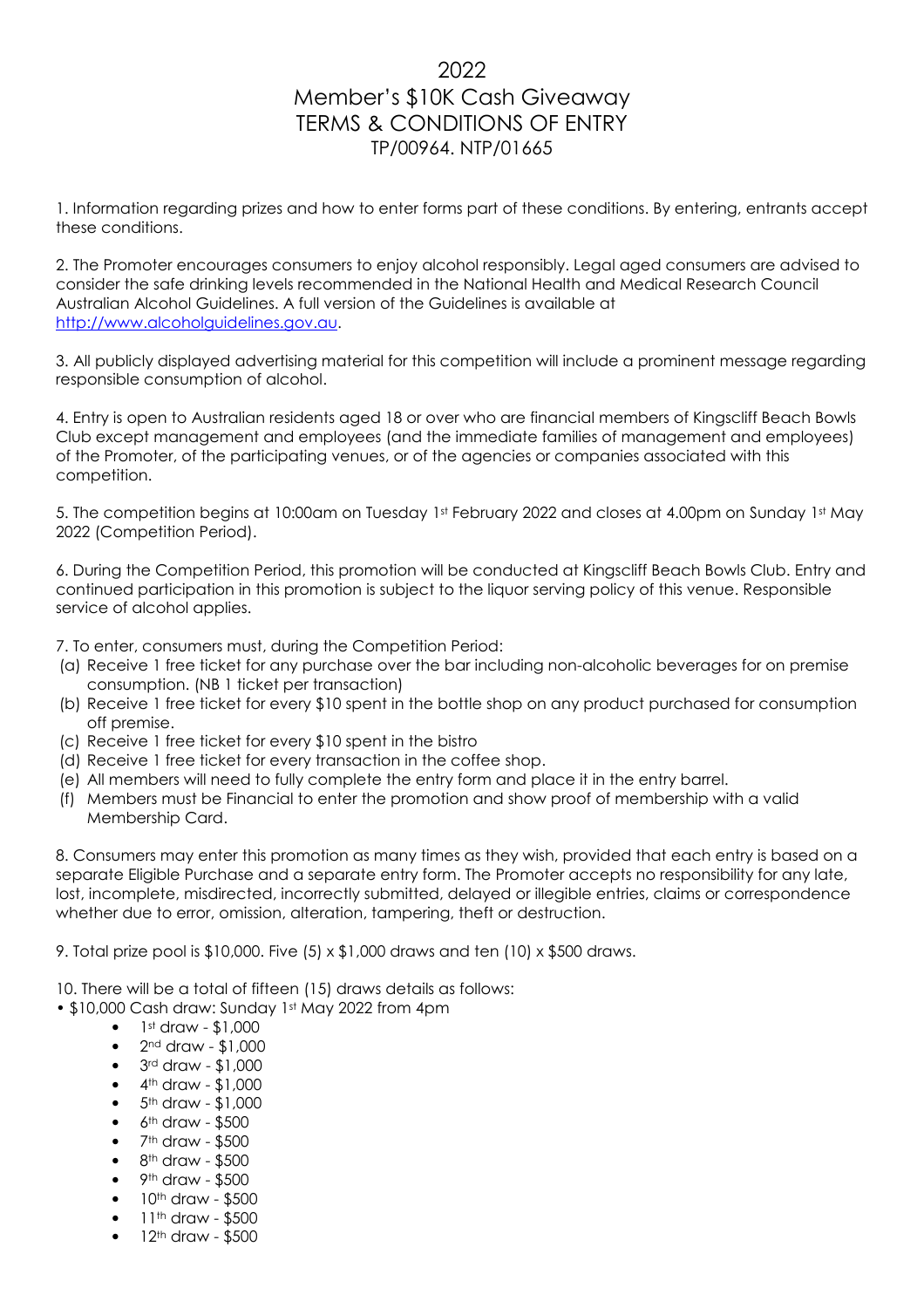- 13<sup>th</sup> draw \$500
- 14th draw \$500
- 15<sup>th</sup> draw \$500

One winner will be drawn from the barrel for each draw. The winner must be present and will have 4 minutes to claim their prize or it will be redrawn until a winner is found. **The winner must be a** financial member to claim their prize. Current financial member card must be shown as proof of membership. If a money prize is greater than \$2,000, the prize winner will be paid anything over \$2,000 or the full amount via a cheque of electronic transfer.

11. If a winning entry is deemed not to comply with these conditions of entry, the Promoter reserves the right to discard that entry and a new winner of that prize will be determined by drawing a further valid entry. The judges' decision is final and no correspondence will be entered into.

12. The winners must, at the Promoter's request, participate in all promotional activity (such as publicity and photography) surrounding the winning of any prize, free of charge, and they consent to the Promoter using their name and image in promotional material.

13. The Promoter and its associated agencies and companies will not be liable for any loss (including, without limitation, indirect, special or consequential loss or loss of profits), expense, damage, personal injury or death which is suffered or sustained (whether or not arising from any person's negligence) in connection with this competition or accepting or using any prize, except for any liability which cannot be excluded by law (in which case that liability is limited to the minimum allowable by law).

14. Without limiting the previous paragraph, the Promoter and its associated agencies and companies will not be liable for any damage that occurs to prizes whilst they are displayed on premise at each participating Venue.

15. The winners will be notified immediately after the draw and will have their name advertised in the club foyer. By entering this competition, entrants request that their full address not be published.

16. The Promoter or participating Venue will require winners to provide proof of identity, proof of age and proof of membership. Identification considered suitable for verification is at the Promoter's/Venue's discretion.

17. The Promoter may, in its sole discretion, disqualify all entries from, and prohibit further participation in this competition by, any person who tampers with or benefits from any tampering with the entry process or with the operation of the competition or acts in violation of these conditions, acts in a disruptive manner or acts with the intent to annoy, abuse, threaten or harass any other person.

18. The prizes are not transferable or exchangeable. The Promoter accepts no responsibility for any variation in prize value. Where a prize is unavailable for any reason the Promoter may substitute for that prize another item of equal or higher value as determined by the Promoter, subject to the approval of the relevant gaming authorities, where required.

19. If for any reason any aspect of this competition is not capable of running as planned, including, but not limited to, by reason of tampering, unauthorised intervention, fraud, technical failures or any cause beyond the control of the Promoter which corrupts or affects the administration, security, fairness, integrity or proper conduct of this competition, the Promoter may in its sole discretion cancel, terminate, modify or suspend the competition, or invalidate any affected entries, subject to the approval of the relevant gaming authorities, where required.

20. The Promoter accepts no responsibility for any tax implications that may arise from the prize winnings. Independent financial advice should be sought. Where the operation of this competition results in, for GST purposes, supplies being made for non‐monetary consideration, entrants agree to follow the Australian Taxation Office's stated view that where the parties are at arm's length, goods and services exchanged are of equal GST inclusive market values.

21. All entries will be the property of the Promoter. The information entrants provide will be used by the Promoter for the purpose of conducting this competition. The Promoter may disclose entrants' personal information to its contractors and agents to assist in conducting this competition or communicating with